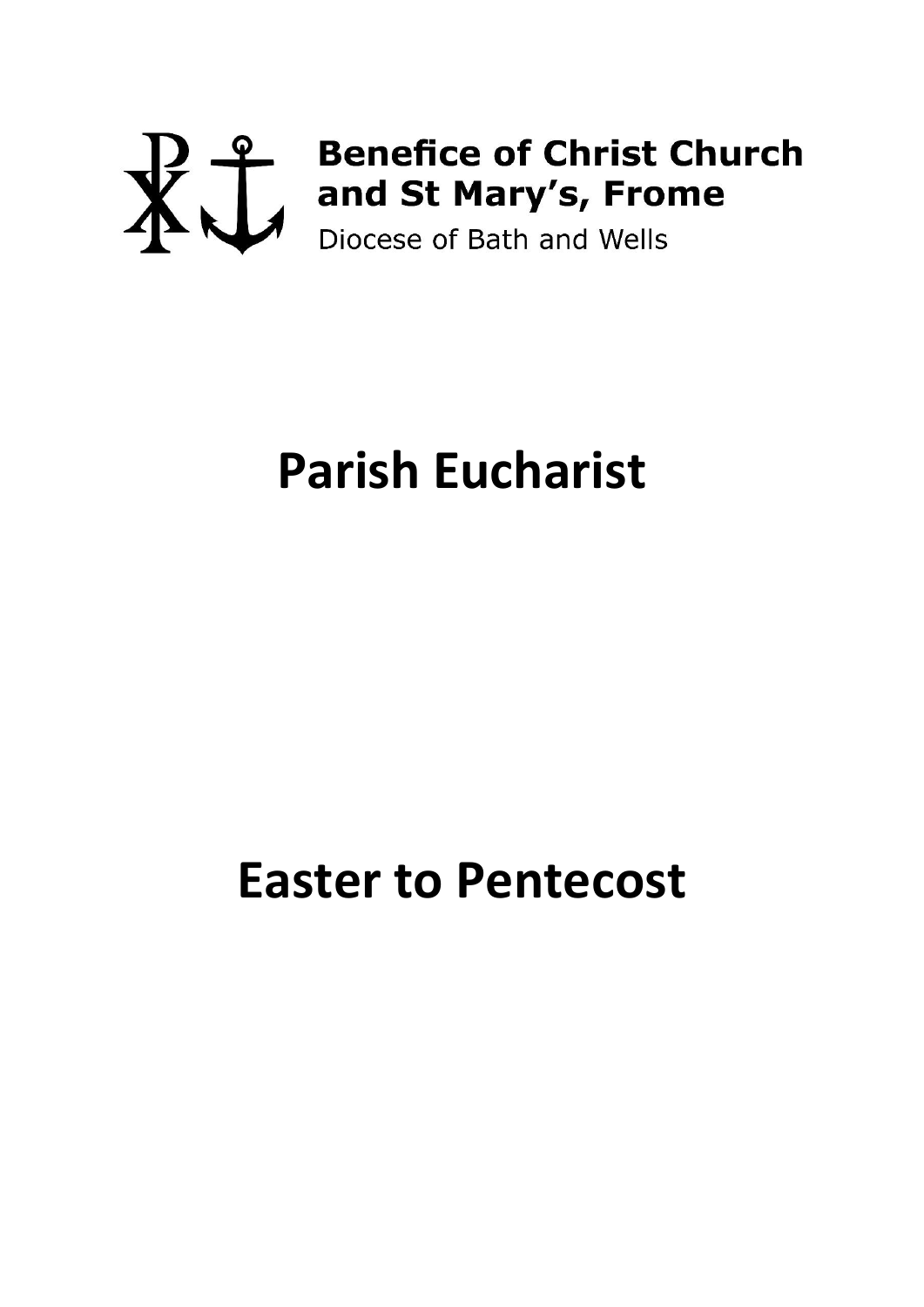Alleluia Christ is risen! **He is risen indeed. Alleluia!**

### **Opening Hymn**

In the name of the Father, the Son and the Holy Spirit **Amen**

The Lord be with you **And also with you**

**Prayer of Preparation**

**Almighty God, to whom all hearts are open, all desires known, and from whom no secrets are hidden: cleanse the thoughts of our hearts by the inspiration of your Holy Spirit, that we may perfectly love you, and worthily magnify your holy name; through Christ our Lord. Amen.**

**Prayers of Penitence**

Our Lord Jesus Christ said: The first commandment is this: 'Hear, O Israel, the Lord our God is the only Lord. You shall love the Lord your God with all your heart, with all your soul, with all your mind, and with all your strength.' The second is this: 'Love your neighbour as yourself.' There is no other commandment greater than these. On these two commandments hang all the law and the prophets.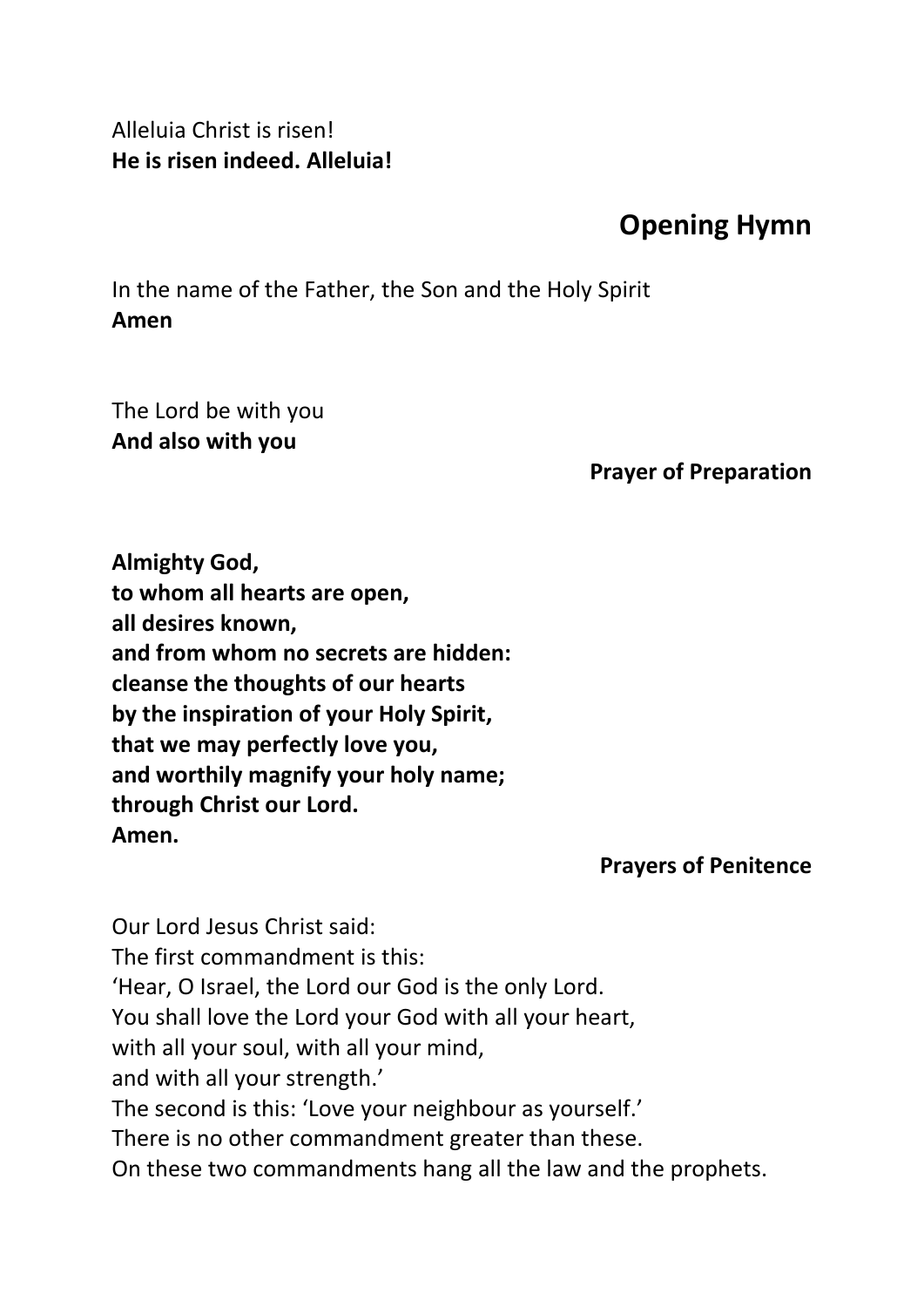#### All **Amen. Lord, have mercy.**

Christ our Passover lamb has been sacrificed for us. Let us therefore rejoice by putting away all malice and evil and confessing our sins with a sincere and true heart.

#### *1 Corinthians 5.7,8*

Jesus Christ, risen Master and triumphant Lord, we come to you in sorrow for our sins, and confess to you our weakness and unbelief. We have lived by our own strength, and not by the power of your resurrection. In your mercy, forgive us. **Lord, hear us and help us.**

We have lived by the light of our own eyes, as faithless and not believing. In your mercy, forgive us. **Lord, hear us and help us.**

We have lived for this world alone, and doubted our home in heaven. In your mercy, forgive us. **Lord, hear us and help us.**

May the God of love and power forgive you and free you from your sins, heal and strengthen you by his Spirit, and raise you to new life in Christ our Lord. **Amen.**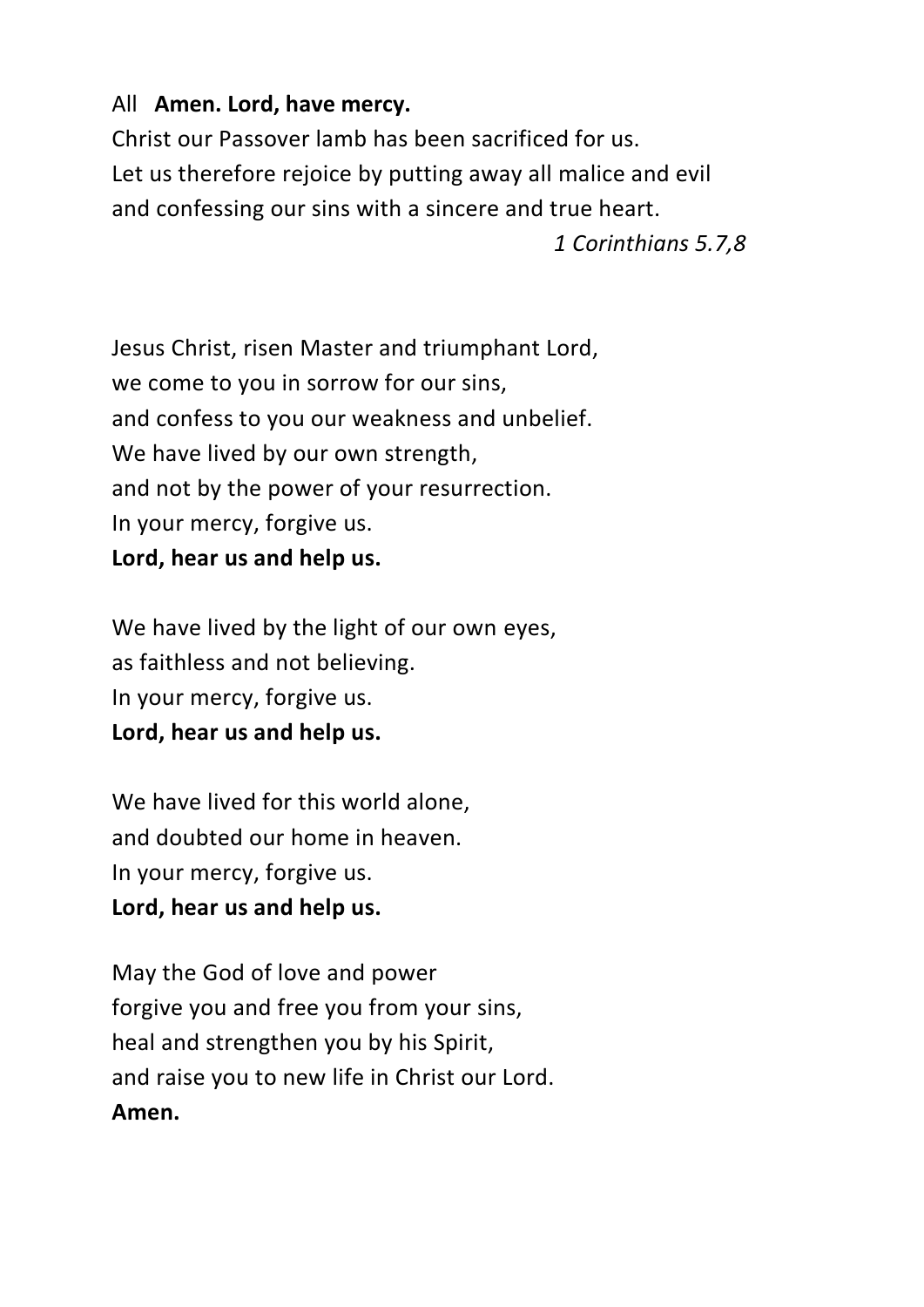#### **The Gloria in Excelsis**

**Glory to God in the highest, and peace to his people on earth. Lord God, heavenly King, almighty God and Father, we worship you, we give you thanks, we praise you for your glory. Lord Jesus Christ, only Son of the Father, Lord God, Lamb of God, you take away the sin of the world: have mercy on us; you are seated at the right hand of the Father: receive our prayer. For you alone are the Holy One, you alone are the Lord, you alone are the Most High, Jesus Christ, with the Holy Spirit, in the glory of God the Father. Amen.**

**The Collect**

**The Readings**

*Each reading ends with..* This is the word of the Lord. **Thanks be to God.**

#### **The Gospel Reading**

Alleluia, alleluia.

Jesus said, 'I am the resurrection and the life. Those who believe in me, even though they die, will live, and everyone who lives and believes in me will never die.'

*John 11.25,26*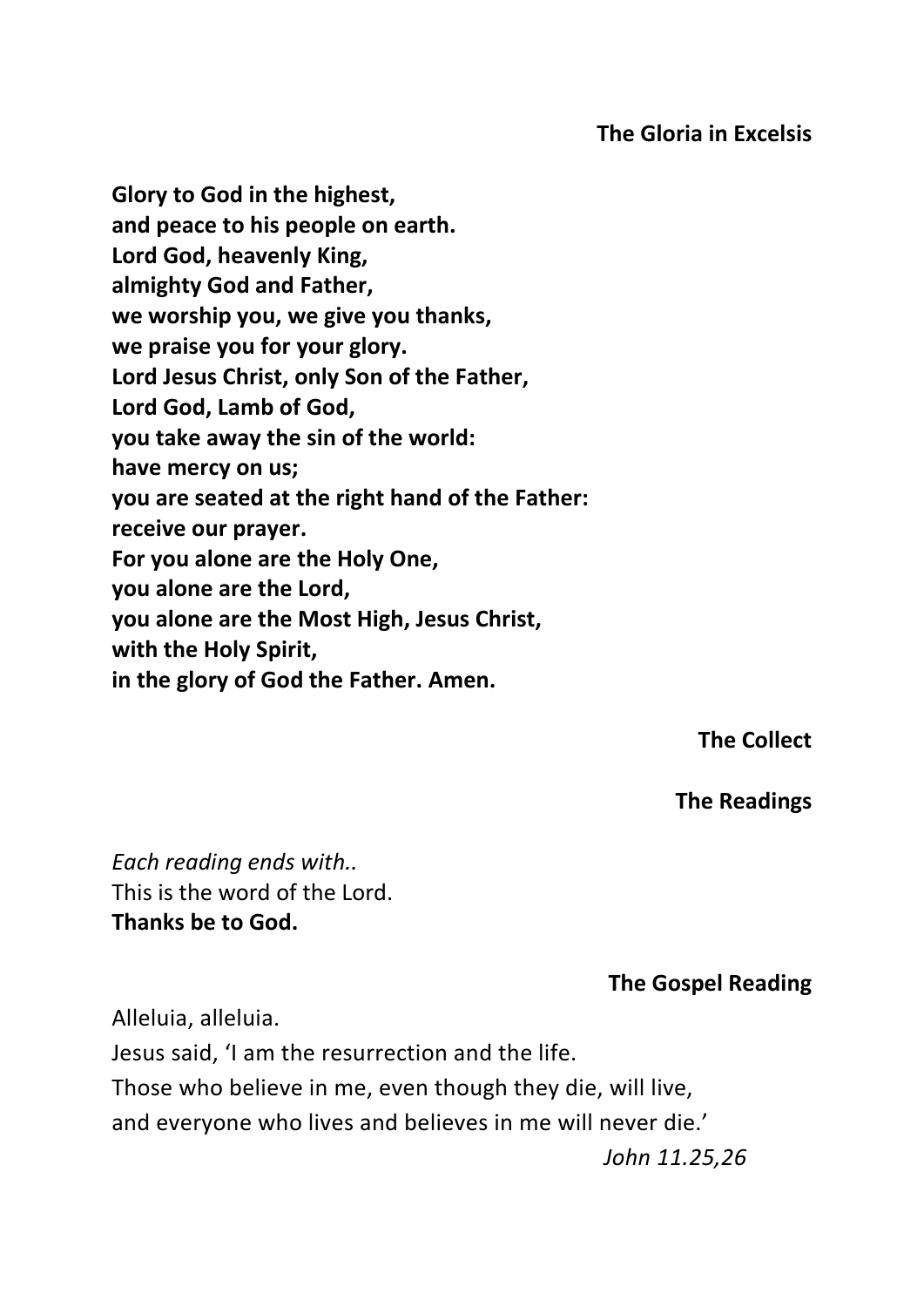#### **Alleluia**

Hear the Gospel of our Lord Jesus Christ according to *N*. **Praise to you O Christ** 

This is the Gospel of the Lord. **Glory to you, O Lord.**

#### **Affirmation of Faith**

Let us confess our belief in the resurrection of our Lord Jesus Christ

All **We believe in one God, the Father, the Almighty, maker of heaven and earth, of all that is, seen and unseen. We believe in one Lord, Jesus Christ, the only Son of God, eternally begotten of the Father, God from God, Light from Light, true God from true God, begotten, not made, of one Being with the Father; through him all things were made. For us and for our salvation he came down from heaven, was incarnate from the Holy Spirit and the Virgin Mary and was made man. For our sake he was crucified under Pontius Pilate; he suffered death and was buried. On the third day he rose again in accordance with the Scriptures; he ascended into heaven and is seated at the right hand of the Father. He will come again in glory to judge the living and the dead,**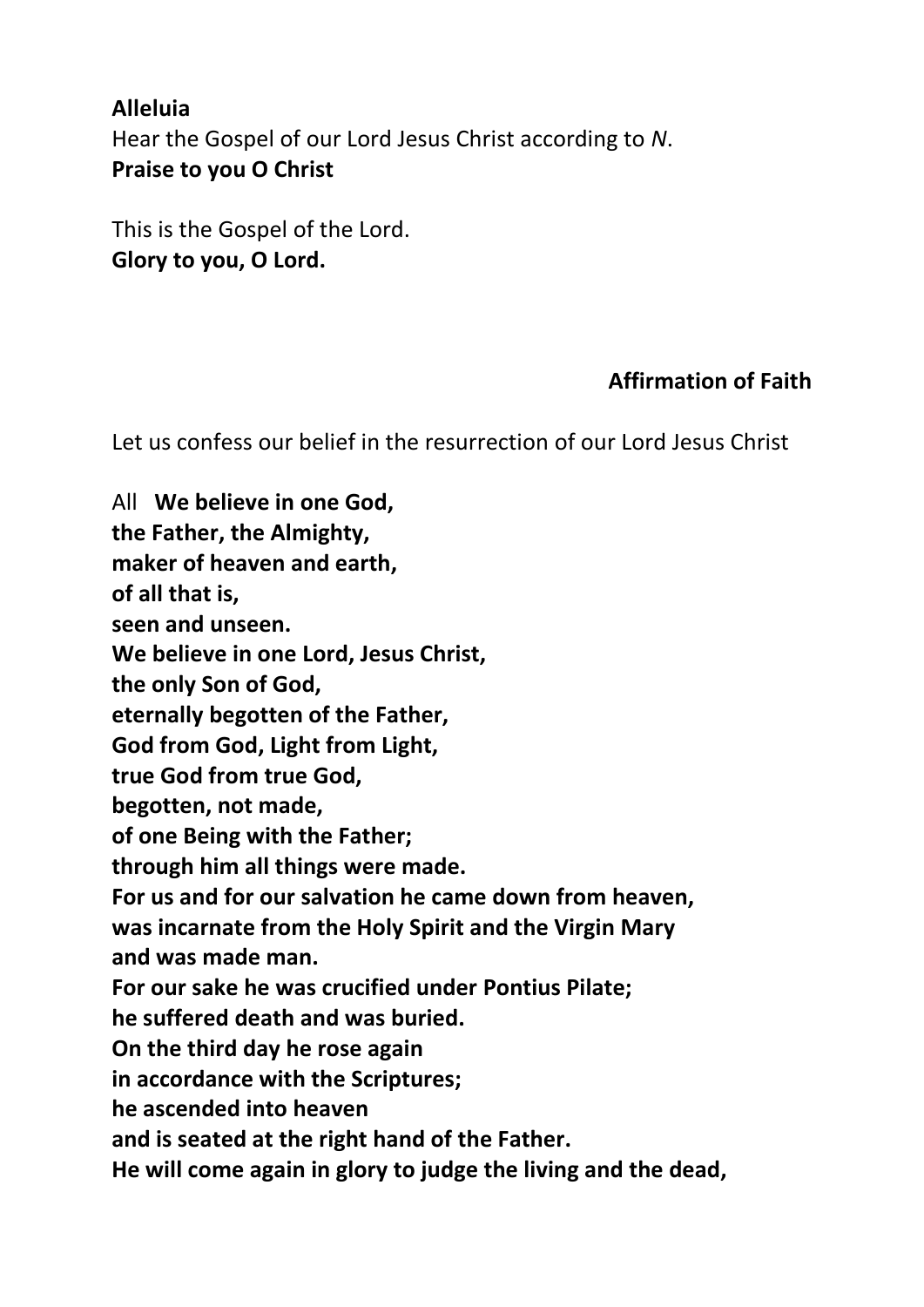**and his kingdom will have no end. We believe in the Holy Spirit, the Lord, the giver of life, who proceeds from the Father and the Son, who with the Father and the Son is worshipped and glorified, who has spoken through the prophets. We believe in one holy catholic and apostolic Church. We acknowledge one baptism for the forgiveness of sins. We look for the resurrection of the dead, and the life of the world to come. Amen.**

**Prayers of Intercession**

In joy and hope let us pray to the Father

*….ending with*  Merciful Father, **accept these prayers for the sake of your son, our Saviour, Jesus Christ. Amen**

**The Peace**

Alleluia. Christ has been raised from the dead.

*1 Corinthians 15.20*

The peace of the Lord be always with you **and also with you.**

*The table is prepared and bread and wine are placed upon it.* Creator of all, you wash away our sins, you give us new birth by the Spirit, and redeem us in the blood of Christ. As we celebrate the resurrection, renew your gift of life within us. We ask this in the name of Jesus Christ the risen Lord. **Amen.**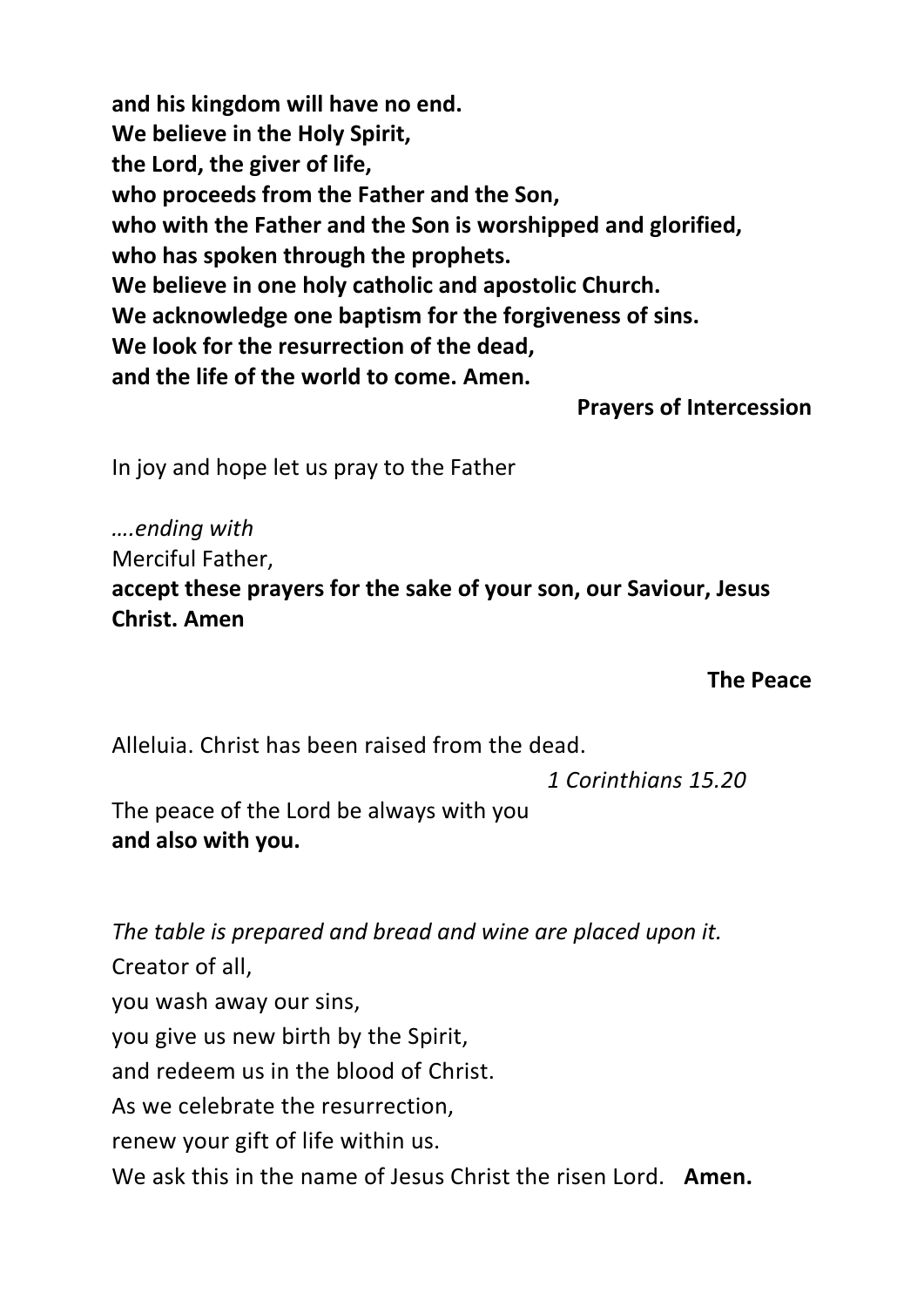*The president takes the bread and wine.*

#### **The Eucharistic Prayer**

The Lord be with you **and also with you.**

Lift up your hearts. **We lift them to the Lord.**

Let us give thanks to the Lord our God. **It is right to give thanks and praise.**

It is indeed right, our duty and our joy, always and everywhere to give you thanks, almighty and eternal Father, and in these days of Easter to celebrate with joyful hearts the memory of your wonderful works. For by the mystery of his passion Jesus Christ, your risen Son, has conquered the powers of death and hell and restored in men and women the image of your glory. He has placed them once more in paradise and opened to them the gate of life eternal. And so, in the joy of this Passover, earth and heaven resound with gladness, while angels and archangels and the powers of all creation sing for ever the hymn of your glory.

**Holy, holy, holy Lord, God of power and might, heaven and earth are full of your glory. Hosanna in the highest. Blessed is he who comes in the name of the Lord.**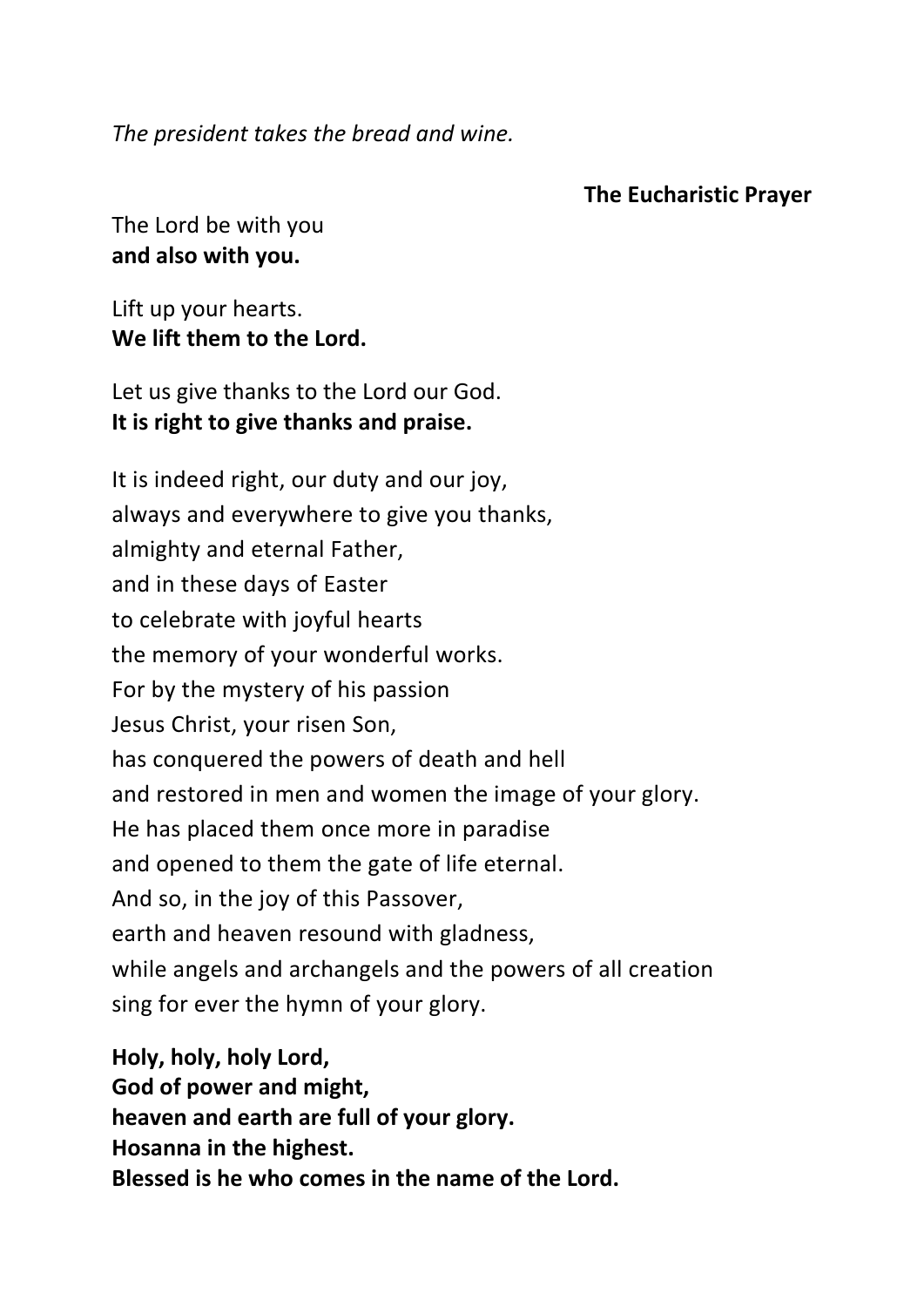#### **Hosanna in the highest.**

We praise and bless you, loving Father, through Jesus Christ, our Lord; and as we obey his command, send your Holy Spirit, that broken bread and wine outpoured may be for us the body and blood of your dear Son.

On the night before he died he had supper with his friends and, taking bread, he praised you.

He broke the bread, gave it to them and said: Take, eat; this is my body which is given for you; do this in remembrance of me. When supper was ended he took the cup of wine. Again he praised you, gave it to them and said: Drink this, all of you; this is my blood of the new covenant, which is shed for you and for many for the forgiveness of sins. Do this, as often as you drink it, in remembrance of me.

So, Father, we remember all that Jesus did, in him we plead with confidence his sacrifice made once for all upon the cross. Bringing before you the bread of life and cup of salvation, we proclaim his death and resurrection until he comes in glory.

Great is the mystery of faith: **Christ has died: Christ is risen: Christ will come again**.

Lord of all life, help us to work together for that day when your kingdom comes and justice and mercy will be seen in all the earth.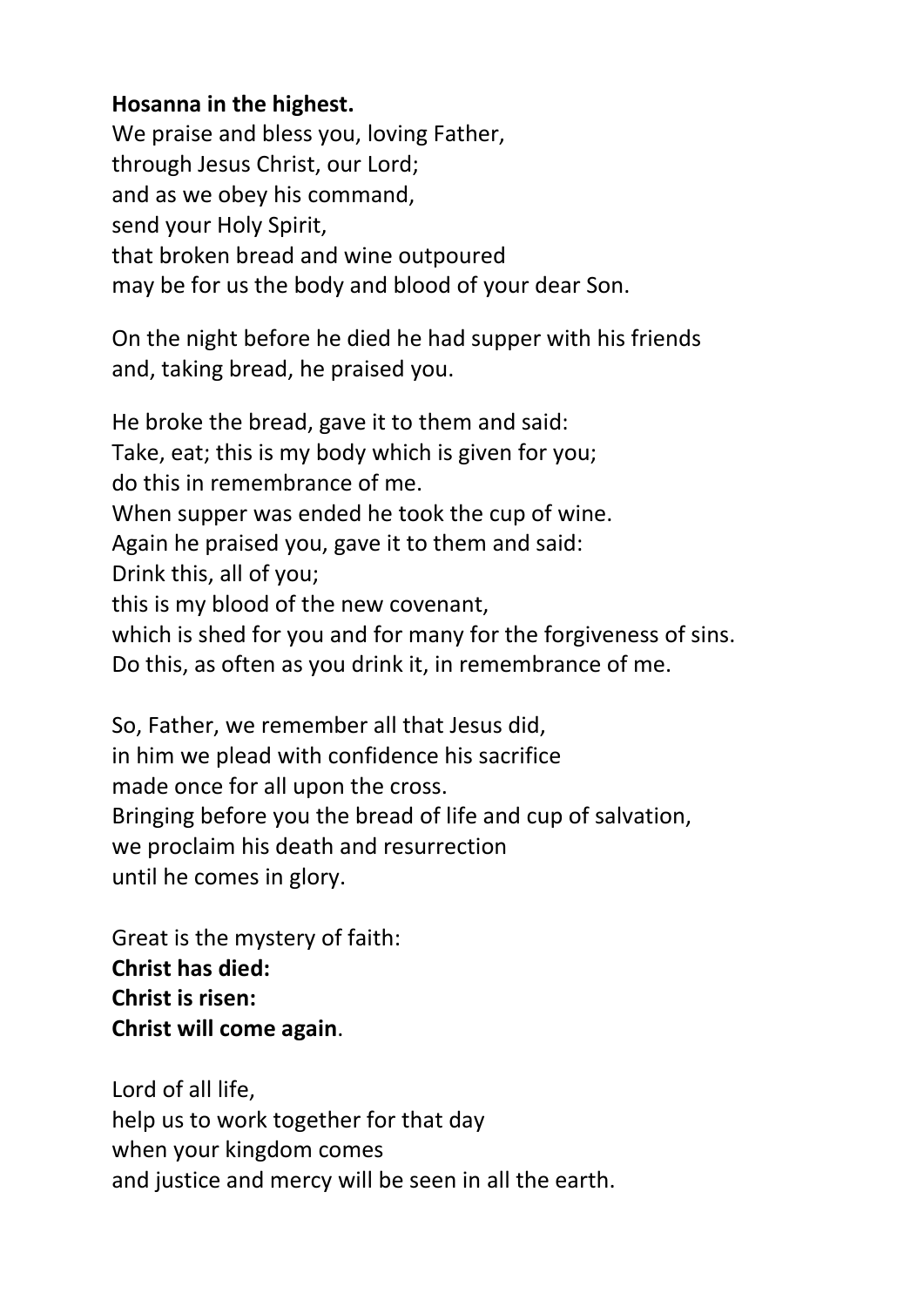Look with favour on your people, gather us in your loving arms and bring us with [N and] all the saints to feast at your table in heaven. Through Christ, and with Christ, and in Christ, in the unity of the Holy Spirit, all honour and glory are yours, O loving Father, for ever and ever. **Amen**.

Rejoicing in God's new creation let us pray as Jesus taught us

#### **The Lord's Prayer**

**Our Father in heaven, hallowed be your name, your kingdom come, your will be done, on earth as in heaven. Give us today our daily bread. Forgive us our sins as we forgive those who sin against us. Lead us not into temptation but deliver us from evil. For the kingdom, the power, and the glory are yours now and for ever. Amen.**

#### **Breaking of the Bread**

Jesus says, I am the bread of life, whoever eats this bread will live for ever.

**Lord, our hearts hunger for you; give us this bread always**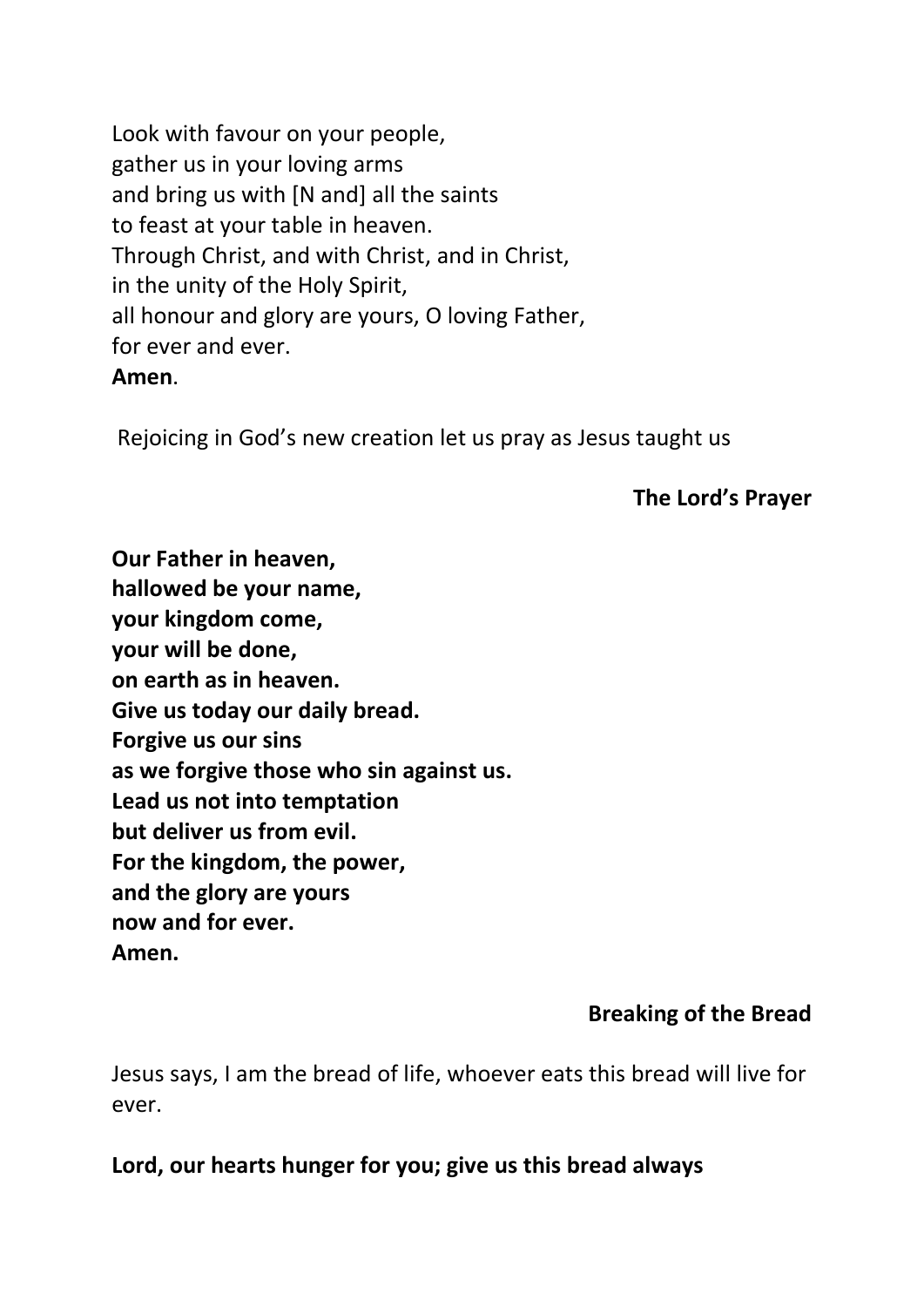**Lamb of God, you take away the sin of the world, have mercy on us. Lamb of God, you take away the sin of the world, have mercy on us. Lamb of God, you take away the sin of the world, grant us peace.**

Alleluia. Christ our passover is sacrificed for us. **Therefore, let us keep the feast. Alleluia.**

#### **Prayer after Communion**

#### *Silence is kept.*

Alleluia. Christ is risen. **He is risen indeed. Alleluia.** Praise the God and Father of our Lord Jesus Christ. **He has given us new life and hope. He has raised Jesus from the dead.** God has claimed us as his own. **He has brought us out of darkness. He has made us light to the world.** Alleluia. Christ is risen. **He is risen indeed. Alleluia.**

Jesus said, 'I am the resurrection and the life. Those who believe in me, even though they die, will live, and everyone who lives and believes in me will never die.'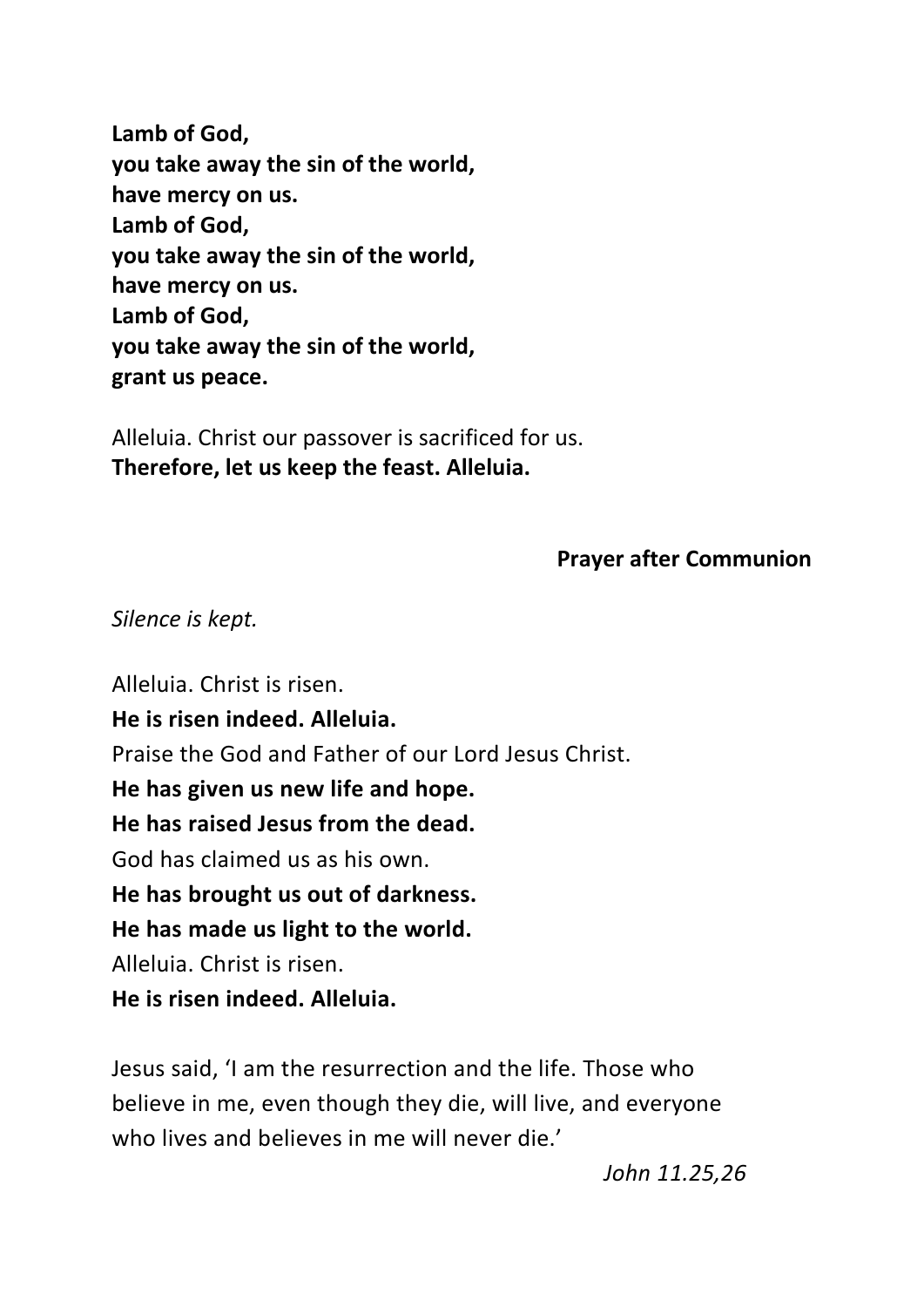#### **The Blessing**

God the Father, by whose glory Christ was raised from the dead, strengthen you to walk with him in his risen life; and the blessing …

#### **The Dismissal**

With the power that raised Jesus from the dead at work within you, go in peace to love and serve the Lord. Alleluia, alleluia. **In the name of Christ. Amen. Alleluia, alleluia.**